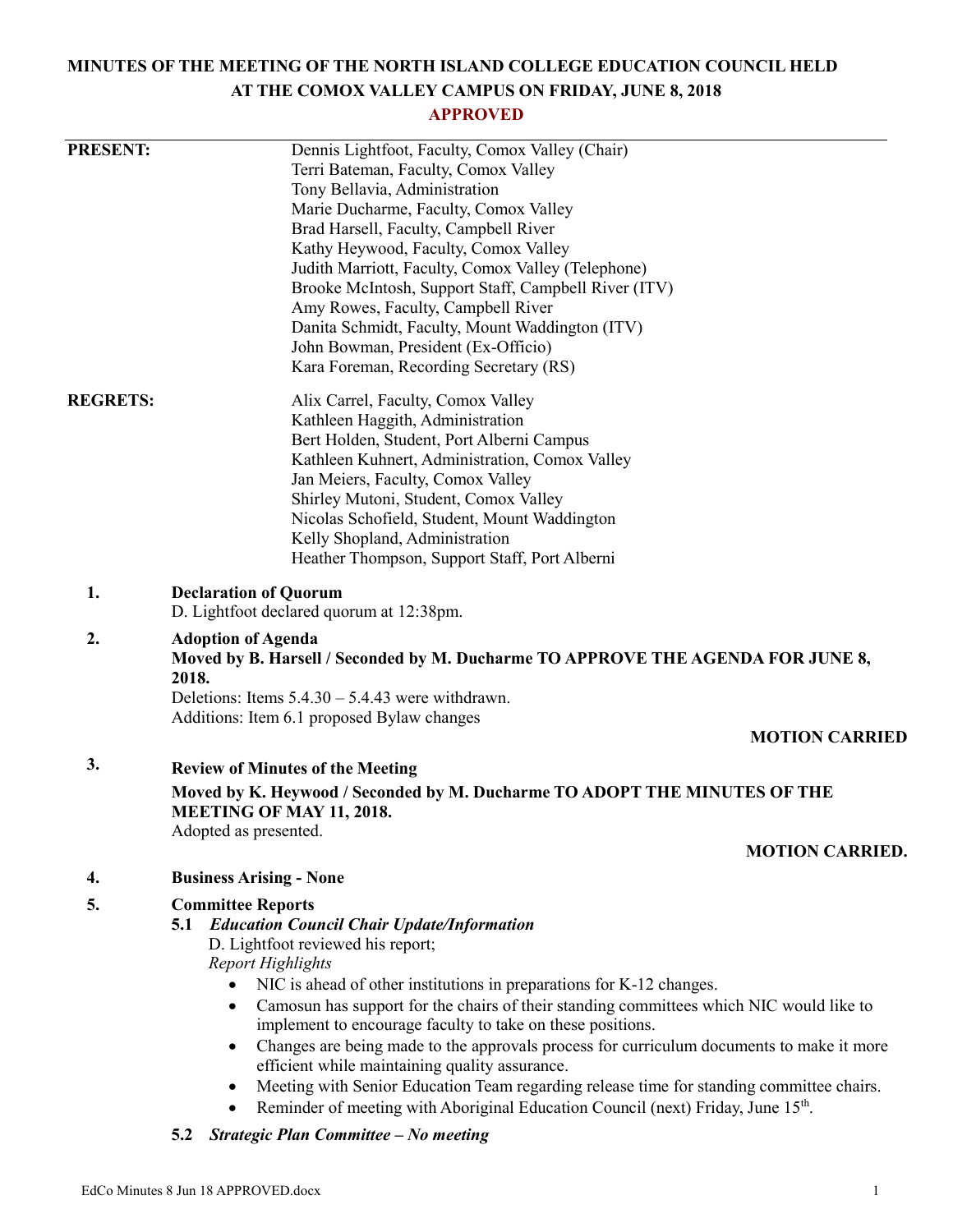# **5.3** *Planning and Standards Committee*

Minutes of 28 May 2018

J. Marriott (in place of K. Kuhnert) stated that the committee reviewed feedback from legal counsel on policy 3-30 Student Appeal. The policy is expected to come to Education Council for final approval in the fall.

- **5.4** *Fast Track Committee – No meeting*
- **5.5** *Curriculum Committee*

**Minutes of 18 May 2018**

**5.5.1 Course Revision – ENG 212 An Introduction to Canadian Literature I**

**Moved by T. Bellavia / Seconded by B. Harsell TO APPROVE THE COURSE REVISION.**

### **EFFECTIVE/START DATE: FA 2018**

*Discussion:*

Provide feedback on Learning Outcomes language to department as noted below. **Department Feedback:**

#2 suggest Identify vs Recognize

#4 Write papers; depends on desired outcomes

#5 Scholarly material; add qualifiers (e.g. citations)

This is feedback for the department but will not hold up approval. These can be submitted as minor revisions.

# **MOTION CARRIED.**

#### **5.5.2 Items 5.5.2 – 5.5.5 were taken together Course Revision – ENG 213 An Introduction to Canadian Literature II**

**Moved by T. Bellavia / Seconded by B. Harsell TO APPROVE THE COURSE REVISIONS: ENG 213, 224, 225 AND 230.**

# **EFFECTIVE/START DATE: FA 2018**

#### *Discussion:*

Incongruence between Course Content [ref "1930 to present"] and Learning Outcomes [ref to " $20<sup>th</sup>$  century"]

### **Department Feedback:**

Same comments as above to Learning Outcomes #2, 4, 5

# **5.5.3 Course Revision – ENG 224 Women's Literature & Theory I**

# **EFFECTIVE/START DATE: FA 2018**

*Discussion:* Provide feedback on Learning Outcomes **Department Feedback:** Same comments as above to Learning Outcomes #2, 4, 5

# **5.5.4 Course Revision – ENG 225 Women's Literature & Theory II**

### **EFFECTIVE/START DATE: FA 2018**

*Discussion:* Provide feedback on Learning Outcomes **Department Feedback:** Same comments as above to Learning Outcomes #2, 4, 5

### **5.5.5 Course Revision – ENG 230 Selected Topics in Literature I**

**EFFECTIVE/START DATE: FA 2018**

*Discussion:* Provide feedback on Learning Outcomes **Department Feedback:** Same comments as above to Learning Outcomes #4, 5

### **MOTION CARRIED.**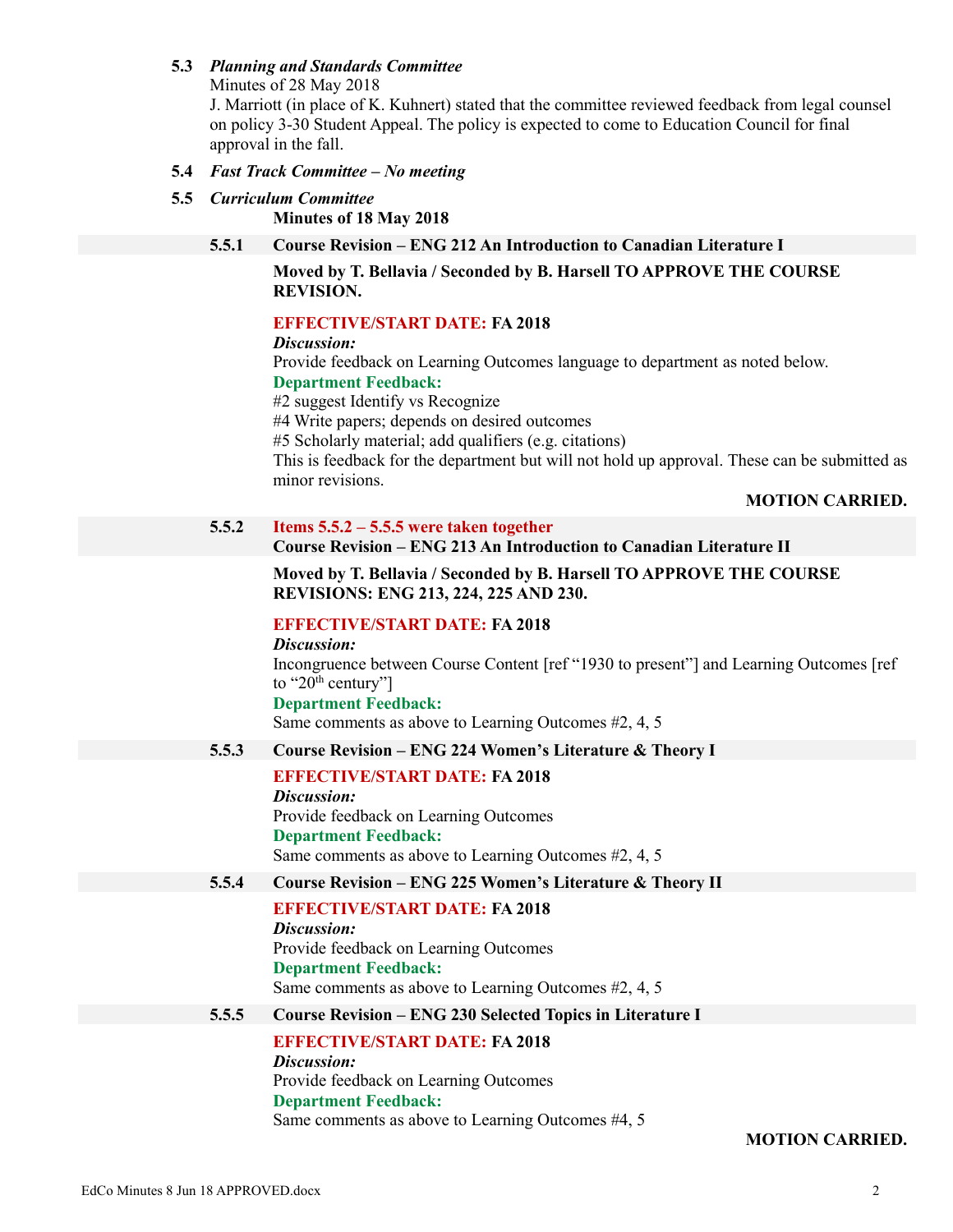| 5.5.6  | Items $5.5.6 - 5.5.7$ were taken together<br>Course Revision - HUC 100 Hospital Unit Clerk - Overview |                        |
|--------|-------------------------------------------------------------------------------------------------------|------------------------|
|        | Moved by T. Bellavia / Seconded by K. Heywood TO APPROVE THE COURSE<br><b>REVISION.</b>               |                        |
|        | <b>EFFECTIVE/START DATE: FA 2019</b><br>Discussion:<br>None                                           |                        |
| 5.5.7  | <b>Course Revision - HUC 103 Introduction to Pharmacology</b>                                         |                        |
|        | <b>EFFECTIVE/START DATE: FA 2019</b>                                                                  |                        |
|        | Discussion:                                                                                           |                        |
|        | None                                                                                                  | <b>MOTION CARRIED.</b> |
| 5.5.8  | <b>Program Revision - Aboriginal Leadership Certificate</b>                                           |                        |
|        | Moved by T. Bellavia / Seconded by B. Harsell TO APPROVE THE PROGRAM<br><b>REVISION.</b>              |                        |
|        | <b>EFFECTIVE/START DATE: FA 2018</b><br>Discussion:                                                   |                        |
|        | None                                                                                                  | <b>MOTION CARRIED.</b> |
| 5.5.9  | New Course – ELH 201 Electrician Apprenticeship Harmonized – Gap Training                             |                        |
|        | Moved by T. Bellavia / Seconded by T. Bateman TO APPROVE THE NEW COURSE.                              |                        |
|        | <b>EFFECTIVE/START DATE: WI 2019</b><br>Discussion:                                                   |                        |
|        | None                                                                                                  | <b>MOTION CARRIED.</b> |
|        |                                                                                                       |                        |
| 5.5.10 | <b>New Program – Culinary Business Operations Diploma</b>                                             |                        |
|        | Moved by T. Bellavia / Seconded by K. Heywood TO APPROVE THE NEW<br>PROGRAM.                          |                        |
|        | <b>EFFECTIVE/START DATE: FA 2019</b>                                                                  |                        |
|        | Discussion:<br>None                                                                                   |                        |
|        |                                                                                                       | <b>MOTION CARRIED.</b> |
| 5.5.11 | New Course – PCA 101 Occupational Skills and Industry Standards Essentials                            |                        |
|        | Moved by T. Bellavia / Seconded by B. Harsell TO APPROVE THE NEW COURSE.                              |                        |
|        | <b>EFFECTIVE/START DATE: FA 2019</b><br>Discussion:                                                   |                        |
|        | None                                                                                                  | <b>MOTION CARRIED.</b> |
| 5.5.12 | <b>New Course - PCA 102 Short Order</b>                                                               |                        |
|        | Moved by T. Bellavia / Seconded by M. Ducharme TO APPROVE THE NEW<br><b>COURSE.</b>                   |                        |
|        | <b>EFFECTIVE/START DATE: FA 2019</b><br>Discussion:                                                   |                        |
|        | None                                                                                                  | <b>MOTION CARRIED.</b> |
| 5.5.13 | New Course – PCA 103 Soup and Sauce Essentials                                                        |                        |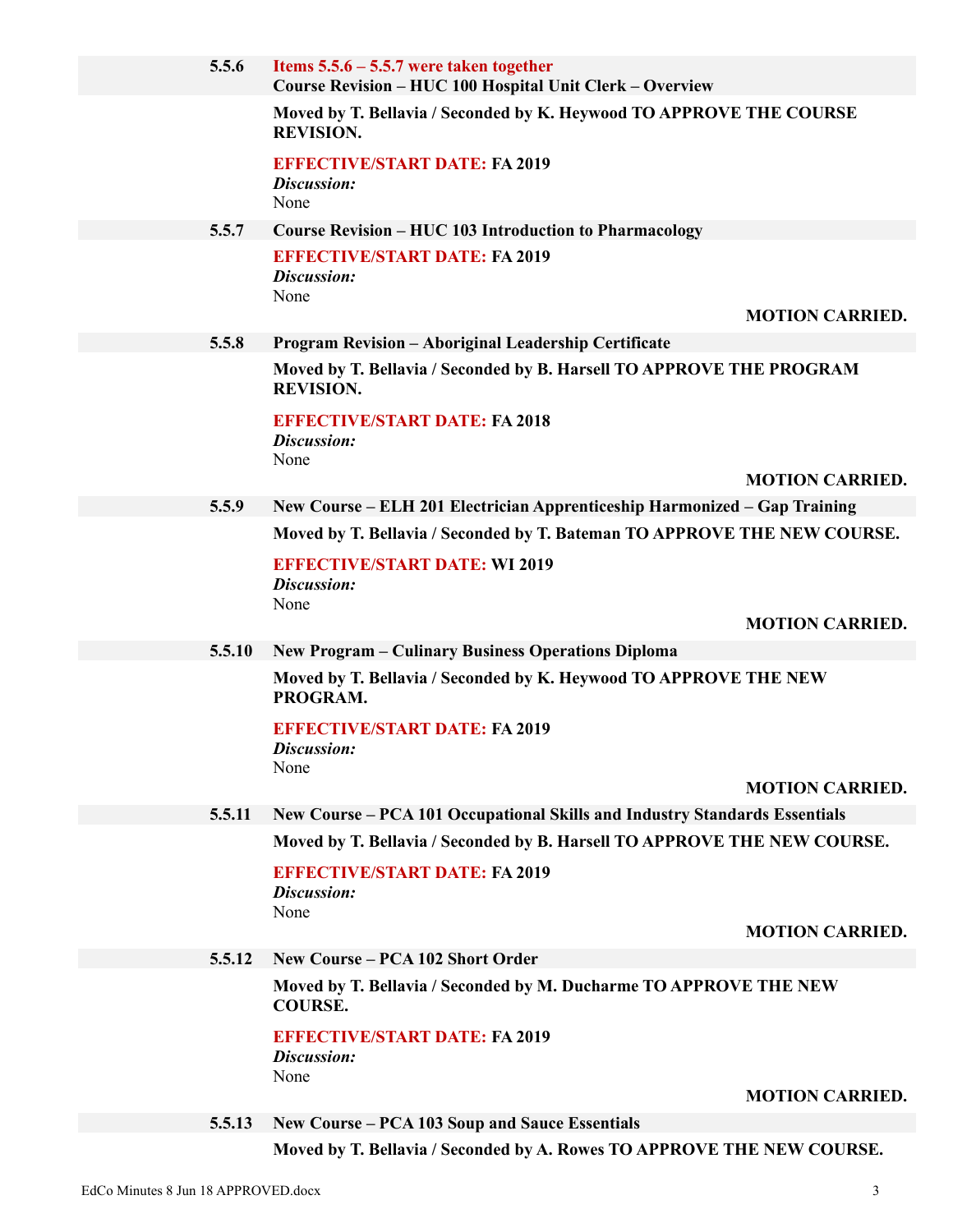### **EFFECTIVE/START DATE: FA 2019** *Discussion:* None

# **5.5.14 New Course – PCA 104 Vegetables, Starches, and Fruits**

**Moved by T. Bellavia / Seconded by K. Heywood TO APPROVE THE NEW COURSE.**

**EFFECTIVE/START DATE: FA 2019** *Discussion:* None

**MOTION CARRIED.**

## **5.5.15 New Course – PCA 105 Protein Cookery Essentials**

**Moved by T. Bellavia / Seconded by T. Bateman TO APPROVE THE NEW COURSE.**

**EFFECTIVE/START DATE: FA 2019** *Discussion:* None

**MOTION CARRIED.**

#### **5.5.16 New Course – PCA 106 Fundamentals of Baked Goods and Desserts**

**Moved by T. Bellavia / Seconded by B. Harsell TO APPROVE THE NEW COURSE.**

**EFFECTIVE/START DATE: FA 2019** *Discussion:*

None

#### **MOTION CARRIED.**

# **5.5.17 New Course – PCA 107 The Lab**

**Moved by T. Bellavia Seconded by M. Ducharme TO APPROVE THE NEW COURSE.**

# **EFFECTIVE/START DATE: FA 2019**

*Discussion:* None **Action Items: (RS)** #18; remove "products,"

#### **MOTION CARRIED.**

### **5.5.18 New Course – PCA 108 The Cafe**

**Moved by T. Bellavia / Seconded by K. Heywood TO APPROVE THE NEW COURSE.**

**EFFECTIVE/START DATE: FA 2019** *Discussion:* None **Action Items: (RS)** #18 & 19; remove "products,"

**MOTION CARRIED.**

# **5.5.19 New Course – PCA 109 The Bistro**

**Moved by T. Bellavia / Seconded by M. Ducharme TO APPROVE THE NEW COURSE.**

# **EFFECTIVE/START DATE: FA 2019**

*Discussion:* None

**MOTION CARRIED.**

# **MOTION CARRIED.**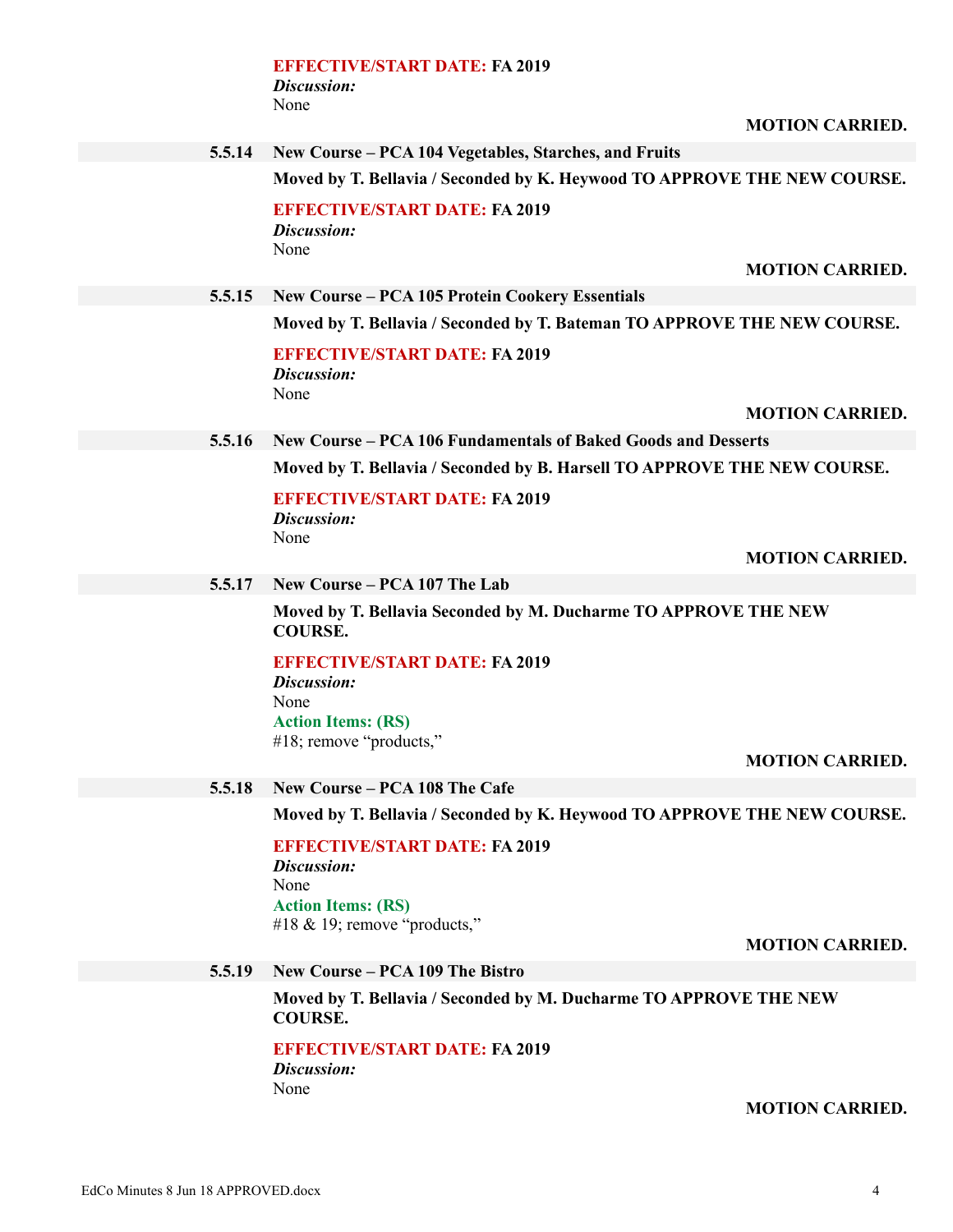#### **5.5.20 New Course – PCA 110 Culinary Work Placement - Diploma**

### **Moved by T. Bellavia / Seconded by A. Rowes TO APPROVE THE NEW COURSE.**

**EFFECTIVE/START DATE: FA 2019**

*Discussion:* Recommendations regarding Learning Outcomes **Department Feedback:** #4 clarify "objective" #8 copy & paste error from other ACD? Inconsistent use of terms; co-op, work term, work placement #10 copy & paste error?

**MOTION CARRIED.**

### **5.5.21 New Course – PCA 201 Occupational Skills and Industry Standards Intermediate**

**Moved by T. Bellavia / Seconded by B. Harsell TO APPROVE THE NEW COURSE.**

**EFFECTIVE/START DATE: FA 2019** *Discussion:* Clarify Level **Action Items: (RS)** Confirm  $\#14$  - Level:  $2<sup>nd</sup>$  year on ALL 200 level courses.

#### **MOTION CARRIED.**

#### **5.5.22 New Course – PCA 202 Fine Dining Appetizers and Hors d'oeuvres**

**Moved by T. Bellavia / Seconded by M. Ducharme TO APPROVE THE NEW COURSE.**

**EFFECTIVE/START DATE: FA 2019** *Discussion:* None **Action Items: (RS)** Confirm  $#14$  - Level:  $2<sup>nd</sup>$  year

**MOTION CARRIED.**

#### **5.5.23 New Course – PCA 203 Specialty Soups and Sauces**

**Moved by T. Bellavia / Seconded by B. Harsell TO APPROVE THE NEW COURSE.**

**EFFECTIVE/START DATE: FA 2019** *Discussion:* None **Action Items: (RS)** Confirm #14 - Level: 2nd year

**MOTION CARRIED.**

#### **5.5.24 New Course – PCA 204 Vegetables, Starches, and Fresh Pasta**

**Moved by T. Bellavia / Seconded by T. Bateman TO APPROVE THE NEW COURSE.**

**EFFECTIVE/START DATE: FA 2019** *Discussion:* None **Action Items: (RS)** Confirm #14 - Level: 2nd year #15; last sentence typo

**MOTION CARRIED.**

### **5.5.25 New Course – PCA 205 Protein Cookery Intermediate**

**Moved by T. Bellavia / Seconded by M. Ducharme TO APPROVE THE NEW COURSE.**

### **EFFECTIVE/START DATE: FA 2019**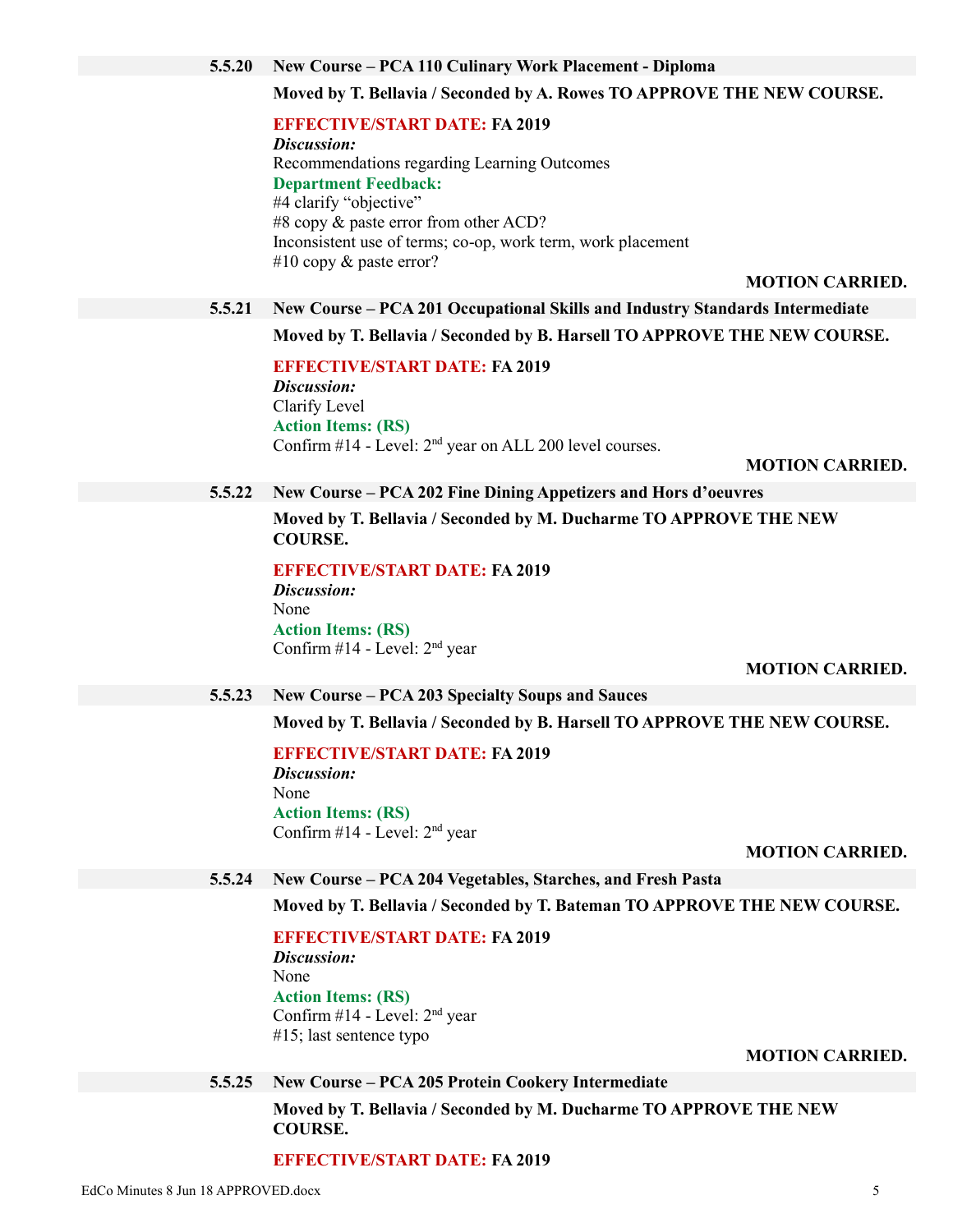*Discussion:* None **Department Feedback:** Confirm  $\#18$  – clarification of 1<sup>st</sup> bullet (Identify and cut, or Identify cuts?) **Action Items: (RS)** Confirm #14 - Level: 2nd year

### **MOTION CARRIED.**

# **5.5.26 New Course – PCA 206 Fine Dining Desserts and Breads**

**Moved by T. Bellavia / Seconded by K. Heywood TO APPROVE THE NEW COURSE.**

**EFFECTIVE/START DATE: FA 2019** *Discussion:* None **Action Items: (RS)** Confirm  $\#14$  - Level:  $2<sup>nd</sup>$  year #15 last sentence typo

# **MOTION CARRIED.**

### **5.5.27 New Course – PCA 207 Regional Products and Procurement**

**Moved by T. Bellavia / Seconded by M. Ducharme TO APPROVE THE NEW COURSE.**

#### **EFFECTIVE/START DATE: FA 2019** *Discussion:*

None **Action Items: (RS)** Confirm #14 - Level: 2nd year #15 last sentence typos

#### **MOTION CARRIED.**

### **5.5.28 New Course – PCA 208 Front of House and Technology**

**Moved by T. Bellavia / Seconded by K. Heywood TO APPROVE THE NEW COURSE.**

# **EFFECTIVE/START DATE: FA 2019**

*Discussion:* None **Action Items: (RS)** Confirm #14 - Level: 2nd year

#### **MOTION CARRIED.**

### **5.5.29 New Course – PCA 209 The Restaurant**

**Moved by T. Bellavia / Seconded by T. Bateman TO APPROVE THE NEW COURSE.**

**EFFECTIVE/START DATE: FA 2019** *Discussion:* None **Action Items: (RS)** Confirm #14 - Level: 2nd year

#### **MOTION CARRIED.**

**ITEMS 5.5.30 – 5.5.43 inclusive were withdrawn by the department**

#### **5.5.45 Program Revision – Aquaculture Technician Certificate**

**Moved by T. Bellavia / Seconded by M. Ducharme TO APPROVE THE PROGRAM REVISION.**

#### **EFFECTIVE/START DATE: FA 2018**

*Discussion:*

Admission requirements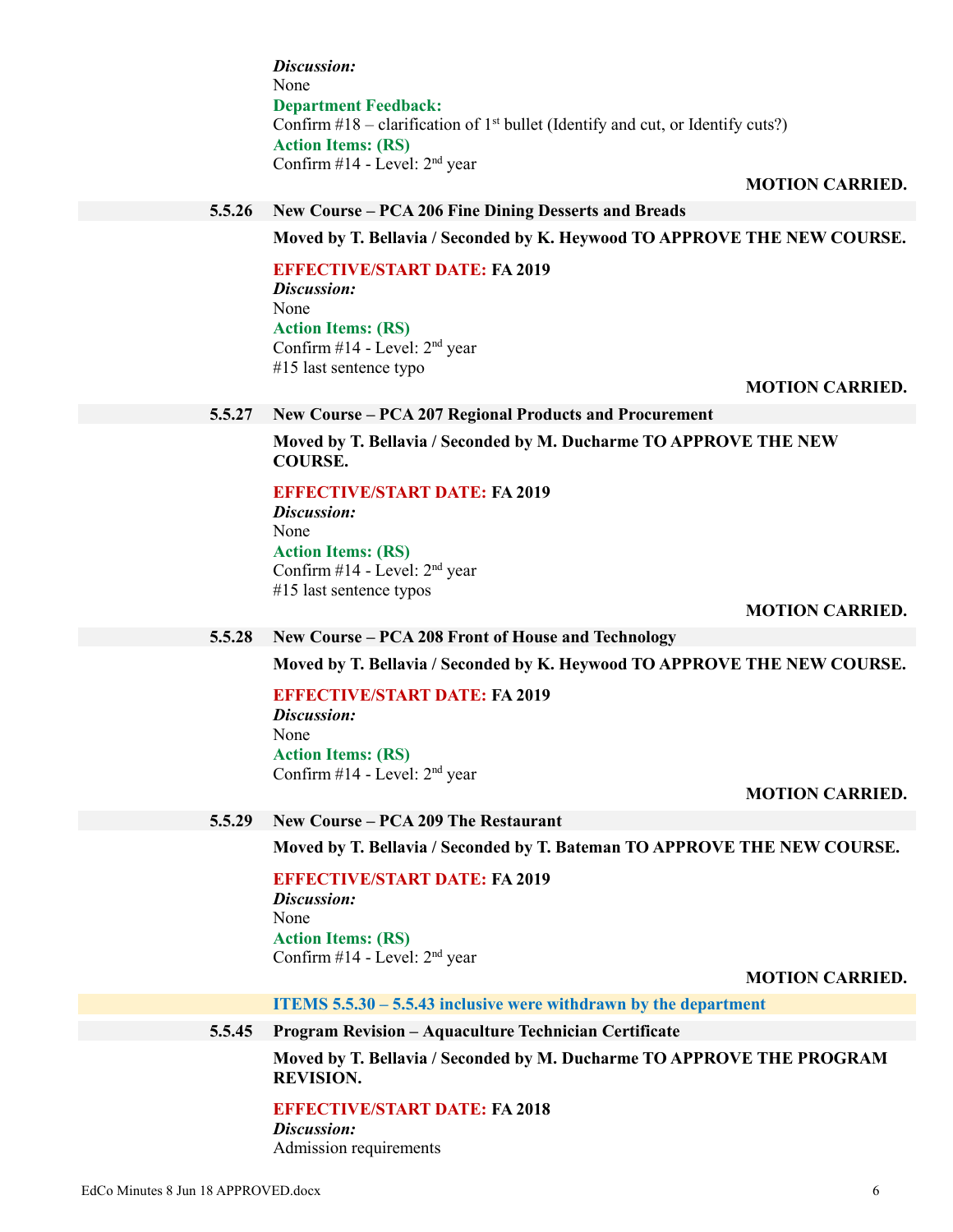**Department Feedback:**

Recommendation to reconsider admission requirement re:19 years

**MOTION CARRIED.**

# **5.5.46 Course Revision – AQT 100 Introduction to Aquaculture**

**Moved by T. Bellavia / Seconded by B. Harsell TO APPROVE THE COURSE REVISION.**

# **EFFECTIVE/START DATE: FA 2018**

*Discussion:* Recommended changes to Learning Outcomes as noted below. **Action Items: (RS)** #6; remove text after "including" #7; remove text after "aquaculture"

### **MOTION CARRIED.**

### **5.5.47 Course Revision – AQT 105 Shellfish and Algal Production**

**Moved by T. Bellavia / Seconded by M. Ducharme TO APPROVE THE COURSE REVISION.**

# **EFFECTIVE/START DATE: FA 2018**

*Discussion:* **Department Feedback:** Clarification of Learning Outcome #4 re "site selection."

**MOTION CARRIED.**

# **5.5.48 Course Revision – AQT 110 Finfish Husbandry**

**Moved by T. Bellavia / Seconded by K. Heywood TO APPROVE THE COURSE REVISION.**

# **EFFECTIVE/START DATE: FA 2018**

*Discussion:*

Clarification of Description: "fish" references replaced with "finfish" and Learning Outcomes as noted below.

### **Department Feedback:**

Description; replace fish with 'finfish'? #4; text after "culture" should be in content or description (longevity issues) #5; text after "health" should be in content or description

# **MOTION CARRIED.**

# **5.5.49 Course Revision – AQT 115 Aquaculture Health & Safety**

**Moved by T. Bellavia / Seconded by K. Heywood TO APPROVE THE COURSE REVISION.**

### **EFFECTIVE/START DATE: FA 2018**

*Discussion:*

# **Department Feedback:**

Review use of uppercase in Course Content & Learning Outcomes. Recommend review of Instructor Qualifications Clarify transfer status **Action Items: (RS)**

Course Content: fix acronym OH&S Content & Learning Outcomes: Remove unnecessary uppercase letters

**MOTION CARRIED.**

# **5.5.50 Course Revision – AQT 120 Applied Skills in Aquaculture**

# **Moved by T. Bellavia / Seconded by A. Rowes TO APPROVE THE COURSE REVISION.**

### **EFFECTIVE/START DATE: FA 2018**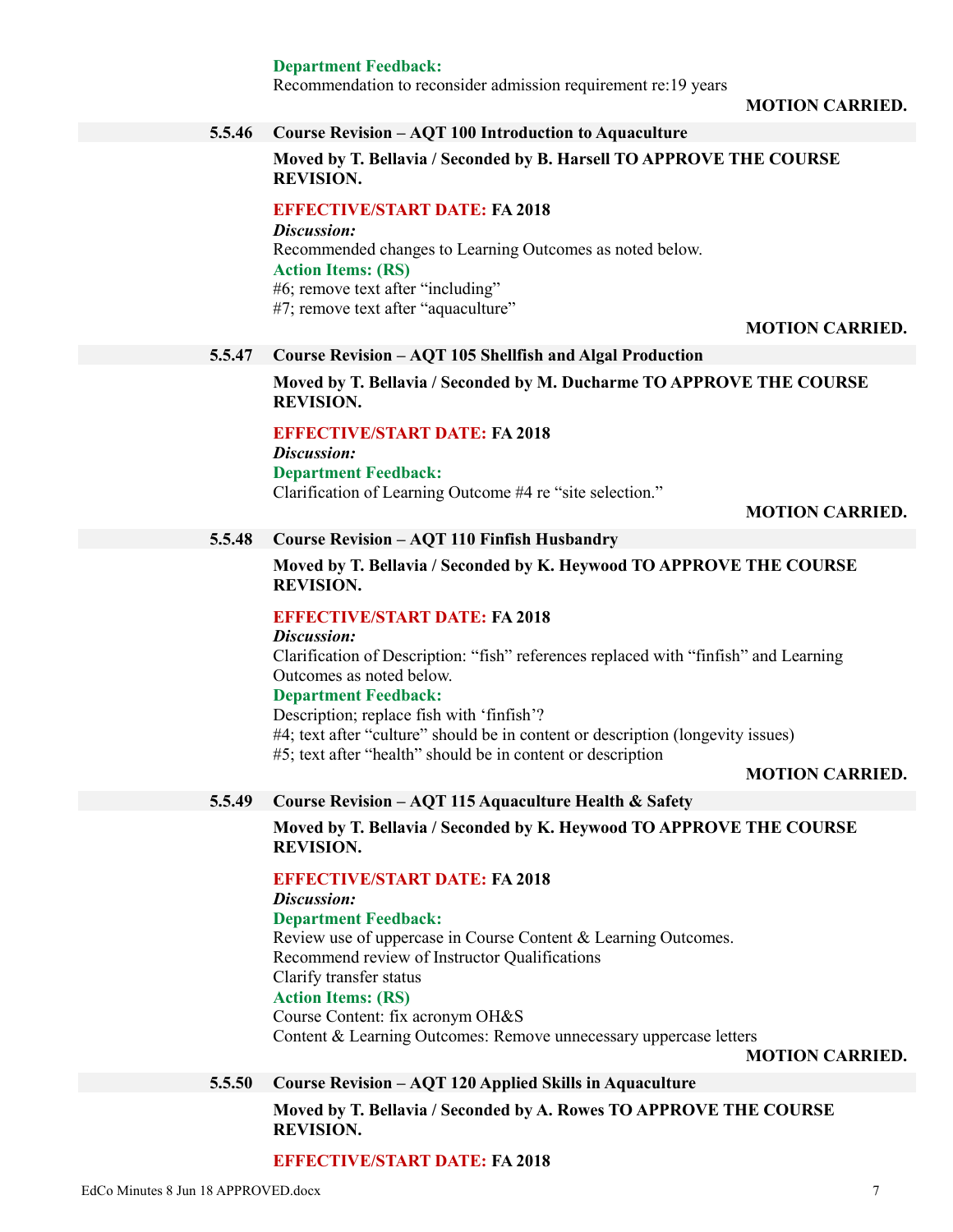|        | Discussion:                                                                             |
|--------|-----------------------------------------------------------------------------------------|
|        | <b>Department Feedback:</b>                                                             |
|        | Issues with Description, Content, Learning Outcomes:                                    |
|        | Description; incorrect text deletion, needs rewrite                                     |
|        | Course Content; overuse of uppercase letters                                            |
|        | Learning Outcomes; #2 & 9 not measurable                                                |
|        | <b>MOTION DEFEATED.</b>                                                                 |
| 5.5.51 | <b>Course Revision - AQT 125 Aquaculture Field School</b>                               |
|        |                                                                                         |
|        | Moved by T. Bellavia / Seconded by B. Harsell TO APPROVE THE COURSE<br><b>REVISION.</b> |
|        |                                                                                         |
|        | <b>EFFECTIVE/START DATE: FA 2018</b>                                                    |
|        | Discussion:<br>None                                                                     |
|        |                                                                                         |
|        | <b>Action Items: (RS)</b>                                                               |
|        | Learning Outcome #11; Calibrate                                                         |
|        | <b>MOTION CARRIED.</b>                                                                  |
| 5.5.52 | <b>Course Revision - AQT 130 Aquaculture Practicum</b>                                  |
|        | Moved by T. Bellavia / Seconded by A. Rowes TO APPROVE THE COURSE                       |
|        | <b>REVISION.</b>                                                                        |
|        | <b>EFFECTIVE/START DATE: FA 2018</b>                                                    |
|        | Discussion:                                                                             |
|        | None                                                                                    |
|        | <b>MOTION CARRIED.</b>                                                                  |
| 5.5.53 | New Program - Aquaculture Technician Diploma                                            |
|        |                                                                                         |
|        | Moved by T. Bellavia / Seconded by T. Bateman TO APPROVE THE NEW<br>PROGRAM.            |
|        | <b>EFFECTIVE/START DATE: FA 2018</b>                                                    |
|        | Discussion:                                                                             |
|        | Clarification re admission requirements; NIC Aquaculture Technician Certificate only?   |
|        | <b>Department Feedback:</b>                                                             |
|        | Add "NIC" to admission requirements?                                                    |
|        | <b>MOTION CARRIED.</b>                                                                  |
| 5.5.54 | New Course - AQT 200 Sustainable Aquaculture                                            |
|        | Moved by T. Bellavia / Seconded by B. Harsell TO APPROVE THE NEW COURSE.                |
|        |                                                                                         |
|        | <b>EFFECTIVE/START DATE: FA 2018</b>                                                    |
|        | Discussion:                                                                             |
|        | <b>Department Feedback:</b>                                                             |
|        | Question re Transfer Status (on all courses)                                            |
|        | <b>MOTION CARRIED.</b>                                                                  |
| 5.5.55 | New Course - AQT 201 Biology of Cultured Finfish                                        |
|        | Moved by T. Bellavia / Seconded by M. Ducharme TO APPROVE THE NEW                       |
|        | <b>COURSE.</b>                                                                          |
|        |                                                                                         |
|        | <b>EFFECTIVE/START DATE: FA 2018</b>                                                    |
|        | Discussion:                                                                             |
|        | <b>Department Feedback:</b>                                                             |
|        | Learning Outcomes #4: Clarification on need to list all systems.                        |
|        | <b>MOTION CARRIED.</b>                                                                  |
|        |                                                                                         |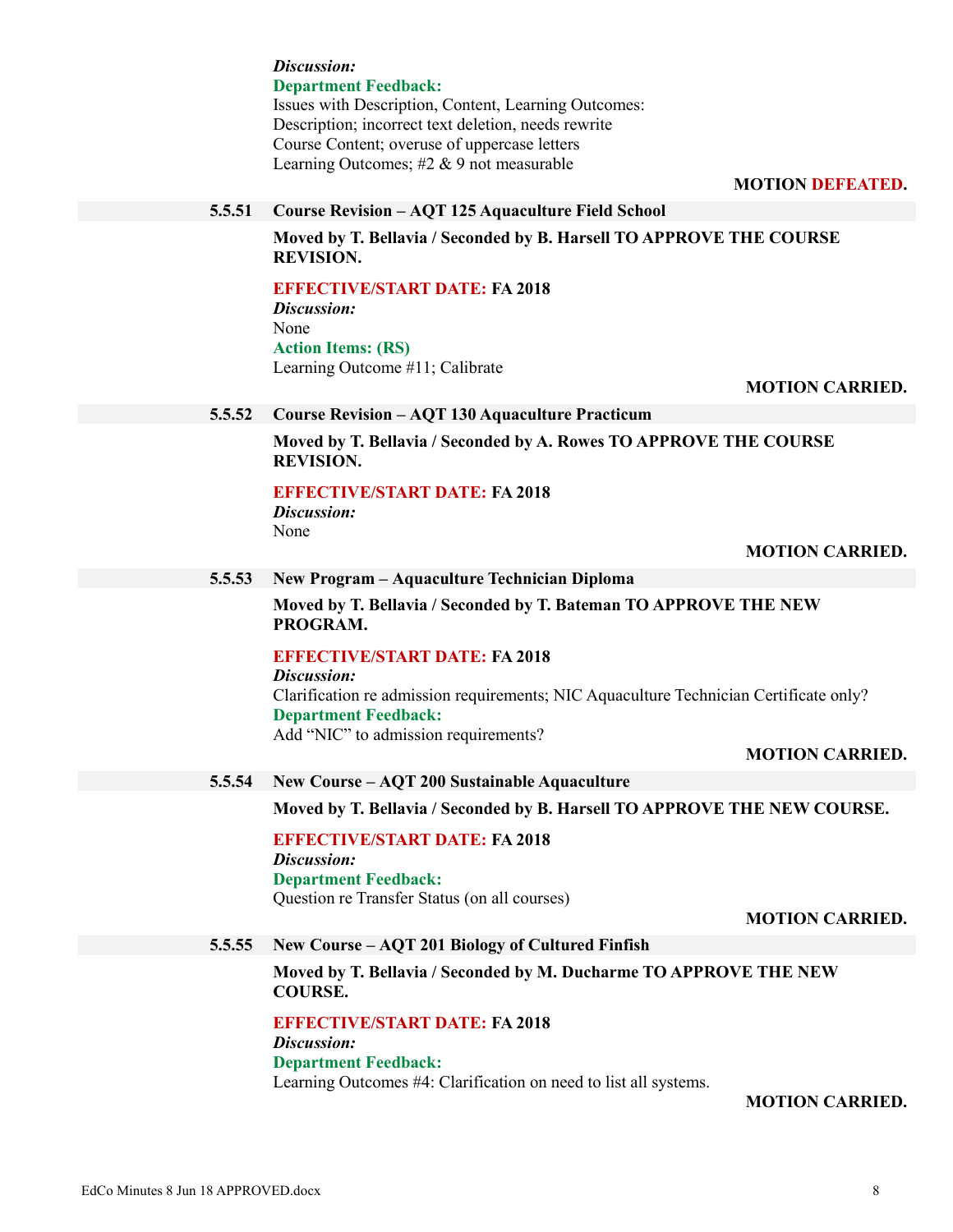| 5.5.56 | New Course – AQT 202 Aquaculture Equipment and Facility Maintenance                                      |
|--------|----------------------------------------------------------------------------------------------------------|
|        | Moved by T. Bellavia / Seconded by A Rowes TO APPROVE THE NEW COURSE.                                    |
|        | <b>EFFECTIVE/START DATE: FA 2018</b>                                                                     |
|        | Discussion:<br>None                                                                                      |
|        | <b>MOTION CARRIED.</b>                                                                                   |
| 5.5.57 | New Course - AQT 203 Aquaculture Technical Communication                                                 |
|        | Moved by T. Bellavia / Seconded by T. Bateman TO APPROVE THE NEW COURSE.                                 |
|        | <b>EFFECTIVE/START DATE: FA 2018</b><br>Discussion:<br>None                                              |
|        | <b>MOTION CARRIED.</b>                                                                                   |
| 5.5.58 | <b>New Course - AQT 204 Finfish Grow-out Production</b>                                                  |
|        | Moved by T. Bellavia / Seconded by B. Harsell TO APPROVE THE NEW COURSE.                                 |
|        | <b>EFFECTIVE/START DATE: FA 2018</b><br>Discussion:<br>None                                              |
|        | <b>MOTION CARRIED.</b>                                                                                   |
| 5.5.59 | New Course – AQT 205 Finfish Hatchery Production                                                         |
|        | Moved by T. Bellavia / Seconded by M. Ducharme TO APPROVE THE NEW<br><b>COURSE.</b>                      |
|        | <b>EFFECTIVE/START DATE: FA 2018</b><br>Discussion:<br>Re: Learning Outcome #16.                         |
|        | <b>Action Items: (RS)</b><br>Learning Outcome #16; remove text after "markers"<br><b>MOTION CARRIED.</b> |
| 5.5.60 | New Course - AQT 206 Fish Diseases and Health                                                            |
|        | Moved by T. Bellavia / Seconded by T. Bateman TO APPROVE THE NEW COURSE.                                 |
|        | <b>EFFECTIVE/START DATE: FA 2018</b><br>Discussion:<br><b>Department Feedback:</b>                       |
|        | Suggest remove upper case as applicable.<br><b>MOTION CARRIED.</b>                                       |
| 5.5.61 | New Course - AQT 207 Directed Research Project                                                           |
|        | Moved by T. Bellavia / Seconded by B. Harsell TO APPROVE THE NEW COURSE.                                 |
|        | <b>EFFECTIVE/START DATE: FA 2018</b><br>Discussion:<br>None                                              |
|        | <b>MOTION CARRIED.</b>                                                                                   |
| 5.5.62 | New Course – AQT 208 Directed Applied Aqua Project                                                       |
|        | Moved by T. Bellavia / Seconded by K. Heywood TO APPROVE THE NEW COURSE.                                 |
|        | <b>EFFECTIVE/START DATE: FA 2018</b><br>Discussion:                                                      |
|        | <b>Department Feedback:</b><br>#16; add ENG 115                                                          |

LO #8; clarification of verb "start"